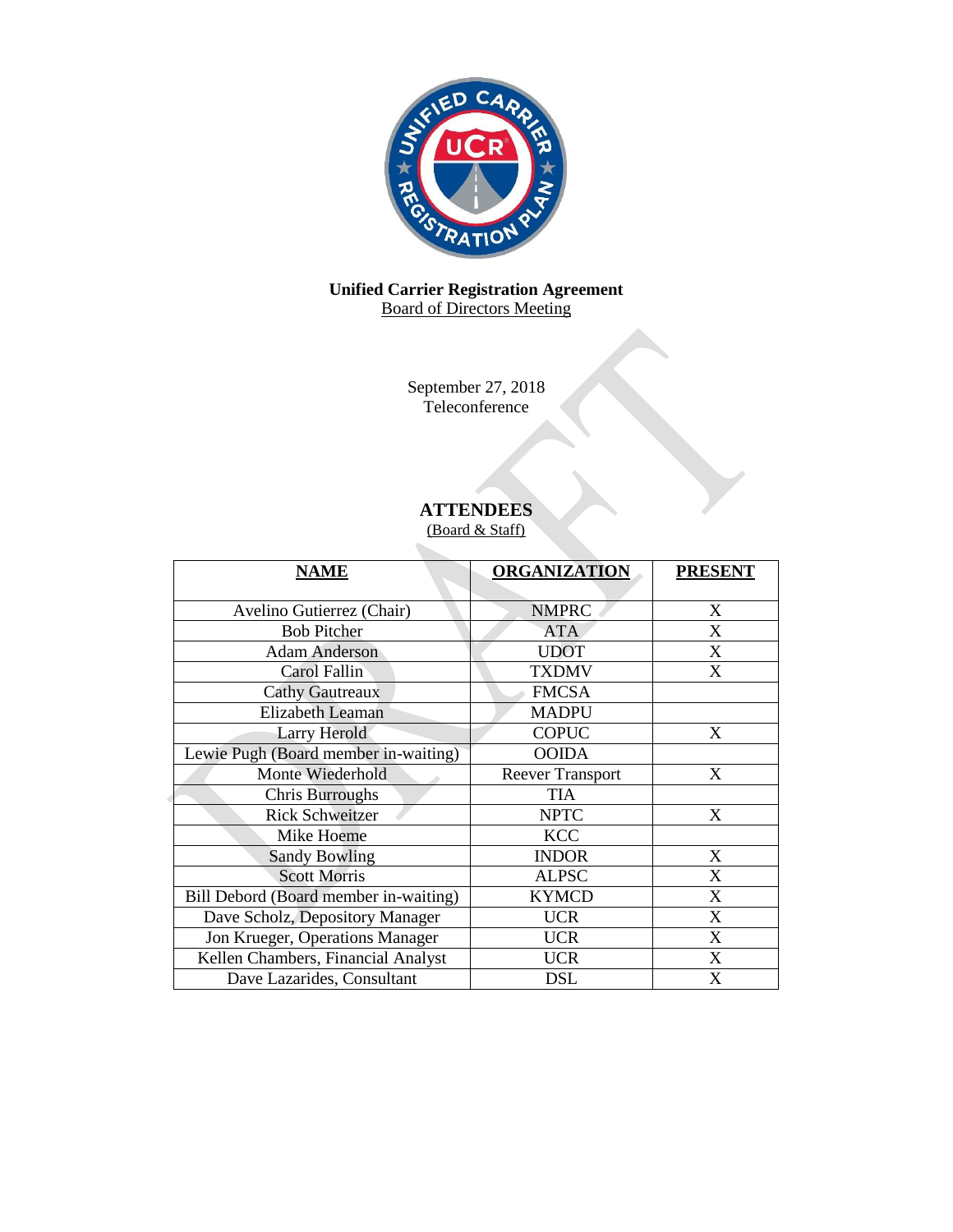## **MINUTES**

#### **Welcome, Call to Order & Introductions**

Chair Avelino Gutierrez called the meeting to order at 12:02 p.m. ET, welcomed attendees and called roll for the Board (see above).

#### **Verification of Meeting Notice**

Mr. Gutierrez reported that the meeting notice was published in the Federal Register on September 19.

#### **Review & Approval of Agenda & Setting of Ground Rules**

A MOTION was MADE and SECONDED to accept the agenda as presented. THE MOTION CARRIED.

#### **Approval of Minutes of the August 23, 2018 UCR Board Meeting**

A MOTION was MADE and SECONDED to adopt the minutes of the August 23 Board meeting in Salt Lake City, UT.

Following discussion, a MOTION was MADE and SECONDED that the minutes be amended to reflect that Board-approved amendments to the UCR Agreement be effective as of the date of approval on August 23.

Following further discussion, a MOTION was MADE and SECONDED that the minutes be amended to reflect that Board-approved amendments to the UCR Agreement be effective as of the date of approval on August 23, and Board-approved amendments to the UCR Handbook be effective as of the date of the federal rulemaking establishing 2019 UCR fees. THE MOTION CARRIED.

#### **Critical Issues**

 **UCR National Registration System (NRS)**  Scott Morris reported that plans are on track to launch the new UCR national registration system on September 28.

Mr. Morris reported that permit agents will gain access to the system through the public portal until development of an administrative access portal is completed.

Sandy Bowling confirmed that states maintain access to the administrative portal of the old system at INDOR until October 31.

#### **FMCSA Updates**

Rick Wood reported that FMCSA has received several comments on the notice-ofproposed-rulemaking for establishing 2019 UCR registration fees.

The Board instructed staff to distribute a notice announcing that the 2019 UCR registration period is delayed until further notice [DONE].

Mr. Gutierrez instructed staff to include an update on the annual UCR registration postcard on the October 2018 Board agenda.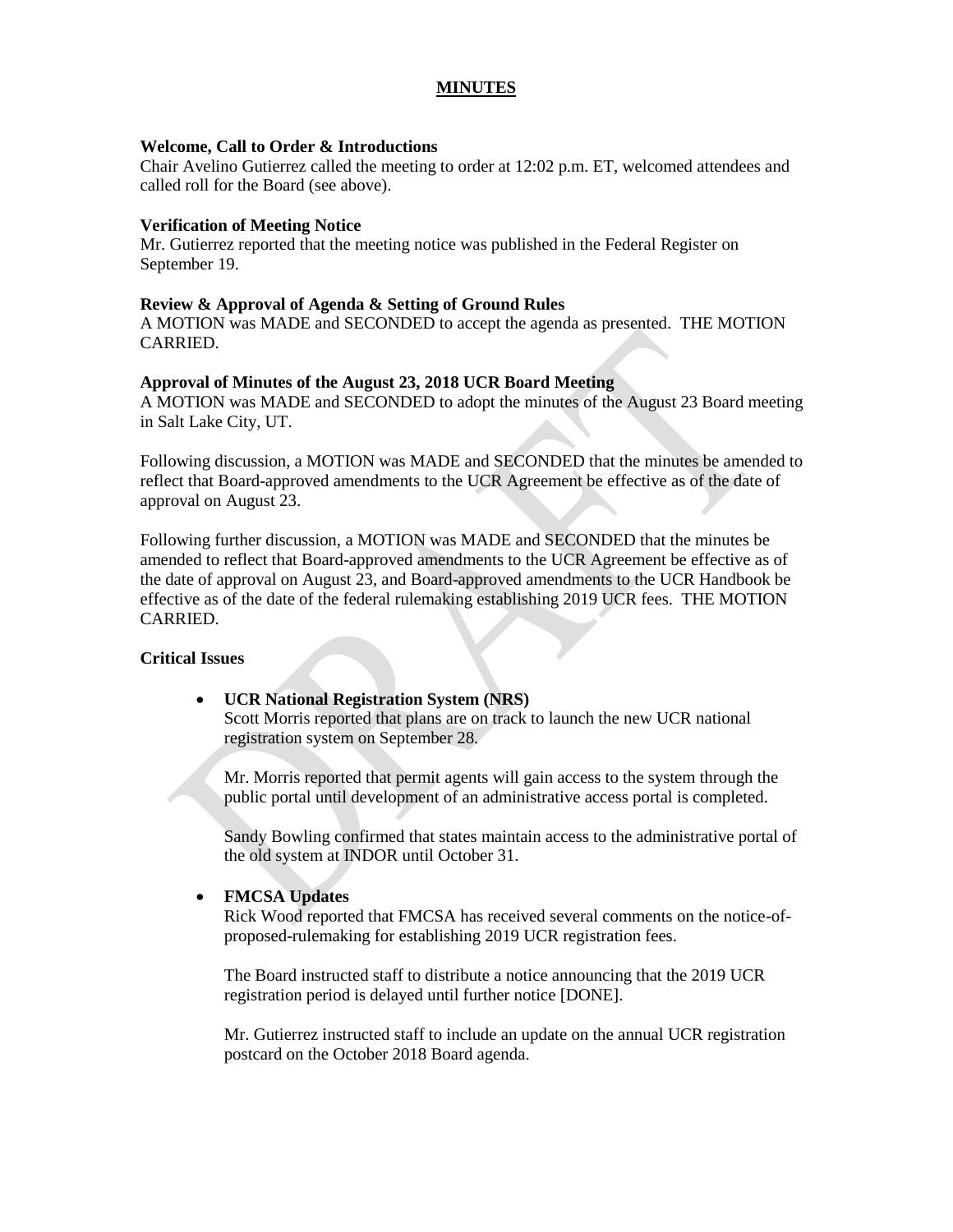**Updates & Improvement Plans from Participating States Delinquent on Annual Carrier Audits**

Mr. Gutierrez reported that 40 of 41 participating states have submitted audit reports for the 2017 registration year to Audit Subcommittee chair Mike Hoeme. Ehran Bittorf of the Wisconsin DOT reported that he is expecting the state to grant the WI DOT audit authority no later than April 2019. Mr. Bittorf reported that his department had recently conducted a "desk audit" for 2017 and would send that report to Mr. Hoeme.

## **Concur Expense Pay Global Migration**

A MOTION was MADE and SECONDED to migrate Board and subcommittee expense reimbursement to Concur Expense Pay Global.

 **Review of Kellen management report** Dave Scholz and Jon Krueger reviewed monthly management reports for the Depository and Operations/Communications and answered questions.

# **Updates Concerning UCR Legislation**

There were no updates.

#### **Report of DSL Transportation Services, Inc.**

Dave Lazarides reported on activity of the Focused Anomalies Review Program (FARs) since the last Board meeting and answered questions.

## **Report of Indiana Department of Revenue**

Ms. Bowling reported that the UCR registration system hosted by INDOR will close out at 4:00 p.m. ET on September 28.

Mr. Gutierrez thanked Ms. Bowling and the Indiana Department of Revenue for their service to UCR over the past  $10+$  years.

## **Subcommittee Reports**

## **Audit Subcommittee**

Mr. Krueger reported on pre-registrations for the upcoming UCR State Auditor training in Taylorsville, UT (Oct. 15-16) and answered questions.

## **Finance Subcommittee**

Mr. Scholz reported on paperwork being provided to Bank of North Dakota to establish electronic document signature authority for several Board members.

Mr. Scholz reminded the Board that the Finance Subcommittee will be meeting in Hyannis, MA in early November.

## **Registration System Subcommittee**

There were no additional updates.

## **Procedures Subcommittee**

Adam Anderson briefly reviewed proposed edits to the UCR 1 and UCR 2 forms, as well as the written instructions. A MOTION was MADE and SECONDED to adopt the forms and instructions. THE MOTION CARRIED.

Mr. Gutierrez reminded attendees that, moving forward, participating states using paper forms must instruct carriers to return the forms with payment to their department or agency. Seikosoft will return any paper forms they receive.